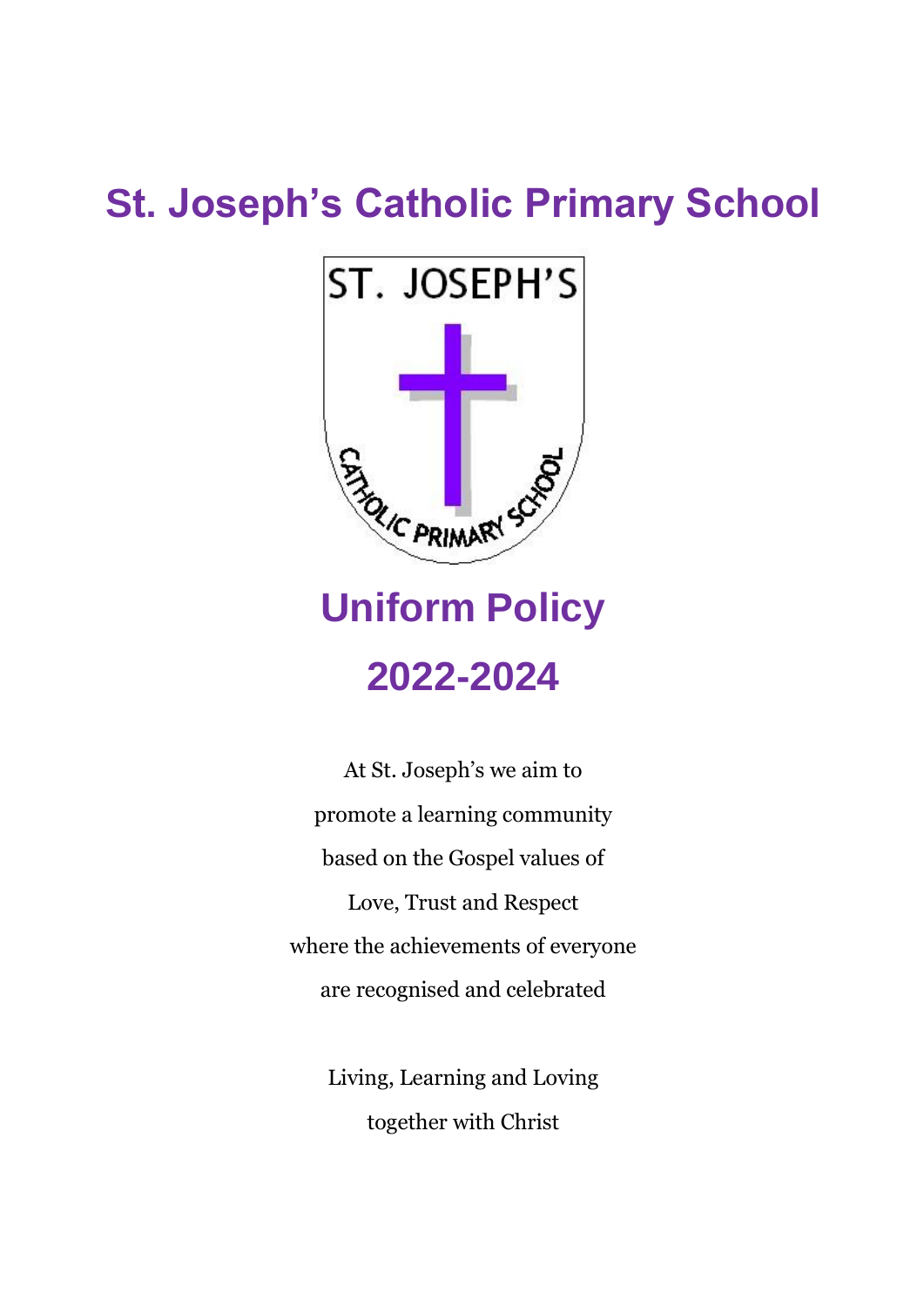## **Named personnel with designated responsibility for: School Uniform Policy**

| <b>Academic</b><br>vear | <b>Designated Lead</b> | <b>Chair of Governors</b> |
|-------------------------|------------------------|---------------------------|
| 2021-2022               | <b>Elaine Mathews</b>  | Maria O'Donnell           |
|                         |                        |                           |
|                         |                        |                           |
|                         |                        |                           |

## **Policy review dates:**

| <b>Review Date</b> | <b>Changes made</b> | By whom               | <b>Date Shared</b>     |
|--------------------|---------------------|-----------------------|------------------------|
| January 2022       | New policy written  | <b>Elaine Mathews</b> | LGC 3.3.22             |
|                    |                     | /BBCET                | <b>Website 11.3.22</b> |
|                    |                     |                       |                        |
|                    |                     |                       |                        |
|                    |                     |                       |                        |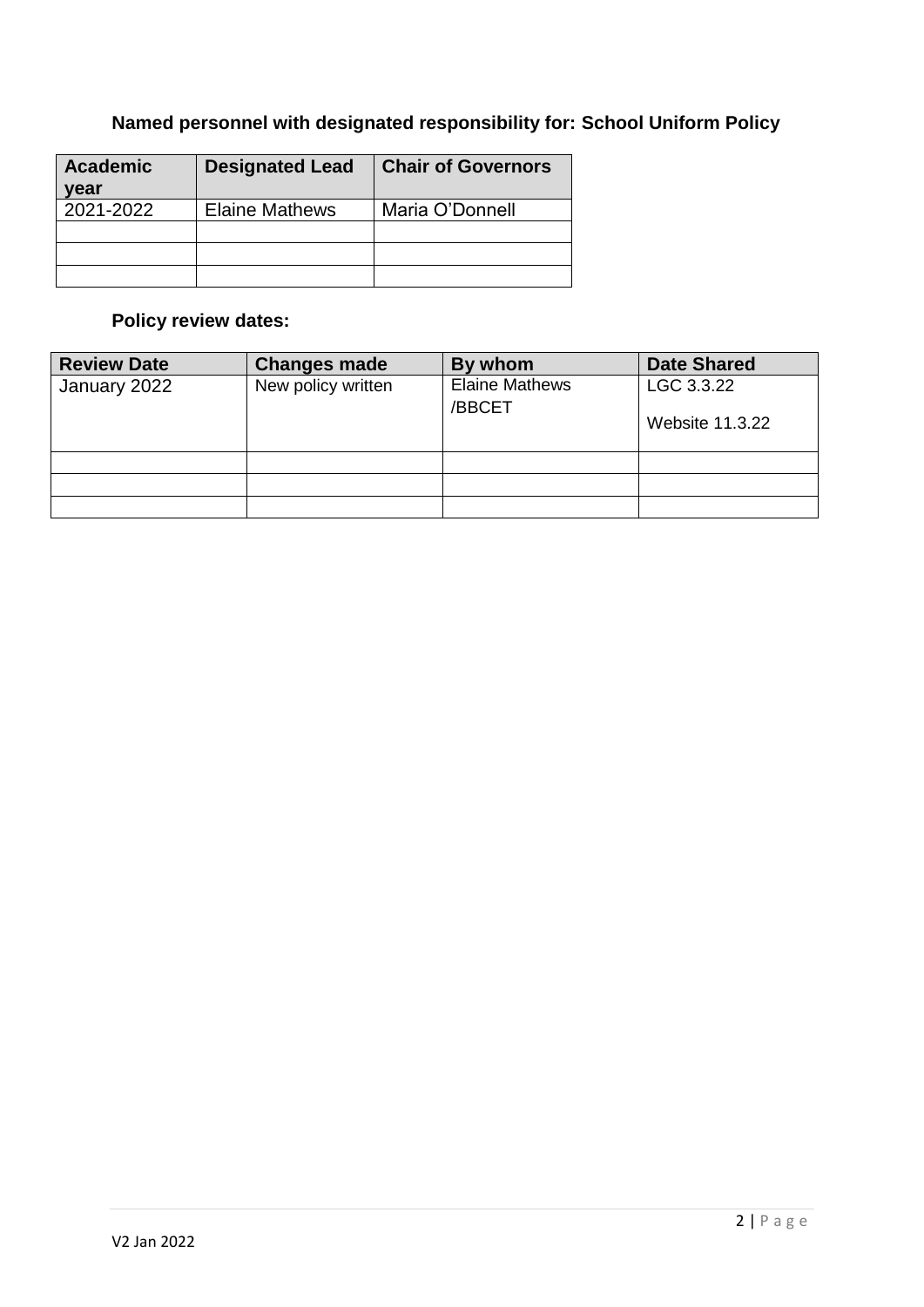#### **School Uniform Policy**

#### **Safeguarding Statement:**

At St. Joseph's Catholic Primary School, we respect and value all children and are committed to providing a caring, friendly and safe environment for all our pupils so they can learn in a relaxed and secure atmosphere. We believe every pupil should be able to participate in all school activities in an enjoyable and safe environment and be protected from harm. This is the responsibility of every adult employed by, or invited to deliver services at, St. Joseph's Catholic Primary School. We recognise our responsibility to safeguard all who access school, and promote the welfare of all our pupils by protecting them from physical, sexual and emotional abuse, neglect and bullying.

#### 1. **Introduction**

1.1. The Department for Education (DfE) strongly encourages schools to have a school uniform. This policy sets out the school's approach on uniform and confirms the school's commitment to providing value for money to parents and ensuring that no pupil is discriminated against due to their gender, disability, religion or belief, economic circumstances or social and cultural background.

*"Your beauty should not come from outward adornment, such as elaborate hairstyles and the wearing of gold jewellery or fine clothes. Rather, it should be that of your inner self, the unfading beauty of a gentle and quiet spirit, which is of great worth in God's sight." I Peter 3:3-4*

- 1.2. The school uniform helps ensure that all pupils, without exception, feel welcome. It helps to protect children from social pressures to dress in a particular way; it nurtures cohesion, promoting good relations between different groups of pupils. Above all, the school uniform supports effective teaching and learning.
- 1.3. This policy follows the DfE statutory guidance 'Cost of school uniforms', published 19 November 2021.

#### 2. **Aims and objectives**

- 2.1. Our policy is based on the notion that school uniform:
	- 2.1.1. promotes a sense of pride in the school in line with our ethos:
	- 2.1.2. engenders a sense of identity and belonging towards the school community;
	- 2.1.3. supports positive behaviour and discipline;
	- 2.1.4. is practical, affordable and smart;
	- 2.1.5. makes students feel equal and encourages cohesion;
	- 2.1.6. has been designed with health and safety in mind; and
	- 2.1.7. supports sustainability.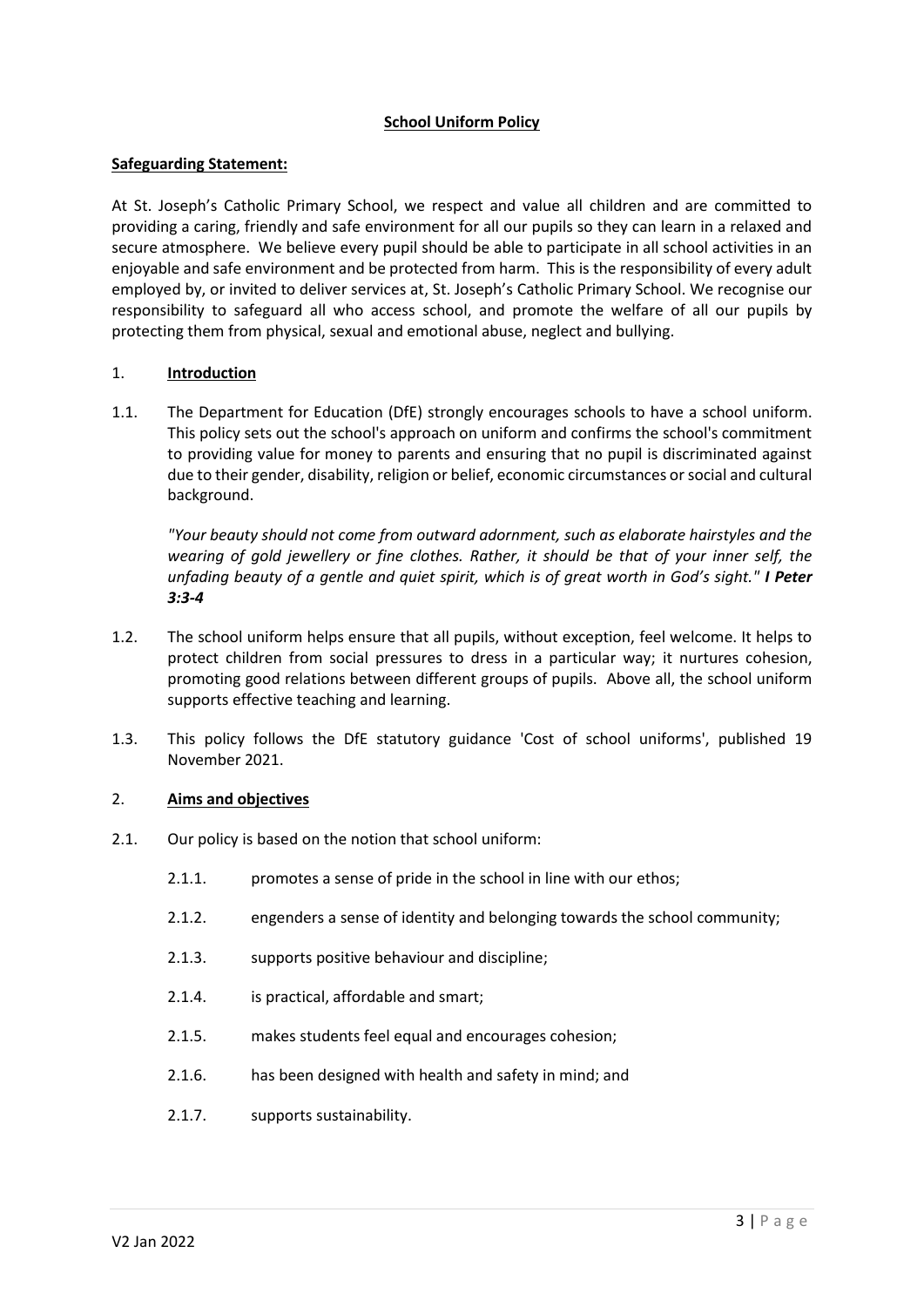#### 3. **Roles and Responsibilities**

3.1. The roles and responsibilities of the Local Governing Committee, Headteacher, teachers, parents and pupils in relation to school uniform are set out at Schedule 2 of this policy.

#### 4. **School Uniform Cost and Availability**

- 4.1. In accordance with the School Admissions Code and the DfE statutory guidance 'Cost of school uniforms', the school ensures that the uniform policy does not discourage parents from applying for a place for their child at the school.
- 4.2. The school is committed to meeting the DfE's recommendations and guidance on costs and value for money. Care is taken to ensure that school uniforms are affordable for current and prospective pupils, working with multiple suppliers to obtain best value for money and avoiding exclusive single supplier contracts or cash-back arrangements.
- 4.3. The school minimises any changes to the school uniform, taking into account the views of parents and pupils when considering any proposed changes.
- 4.4. The school makes provision for second-hand uniforms to be available, which can particularly benefit parents on low incomes. Parents are encouraged to donate second-hand clothing of a satisfactory quality and which is no longer required, so other parents can use it. Parents may also wish to access th[e Community School Clothing Scheme,](https://www.communityschoolclothingscheme.org/about) which provides a free service to assist families in need within the North East.

#### 5. **Equal Opportunities**

- 5.1. The school is committed to promoting equality and ensuring that this policy or the application of this policy does not discriminate unlawfully.
- 5.2. Reasonable adjustments will be made to the uniform policy where it places a disabled pupil under the Equality Act 2010 at a substantial disadvantage compared to pupils who are not disabled.
- 5.3. Reasonable steps will also be taken by the school to ensure that the cost of girls' and boys' uniforms is not disproportionate.
- 5.4. The school will ensure that its uniform is as gender neutral and inclusive as possible.
- 5.5. Some religions and beliefs may require their members to conform to a specific dress code. The school does not discriminate against any religion or belief and will endeavour to allow religious requirements to be met where possible, whilst weighing up the needs and rights of individual pupils against the cohesion and health and safety concerns of the entire school community.
- 5.6. Any request by a parent or pupil for any particular religious item to be worn, or any request for a change to the uniform policy, shall be considered on a case-by-case basis by the Headteacher and Local Governing Committee.

#### 6. **School Uniform**

6.1. Schedule 1 sets out the school uniform to be worn at the school, including, for ease of reference, pictures of the uniform to be worn. If parents are in any doubt about any aspect of school uniform, then please check with the Headteacher before proceeding.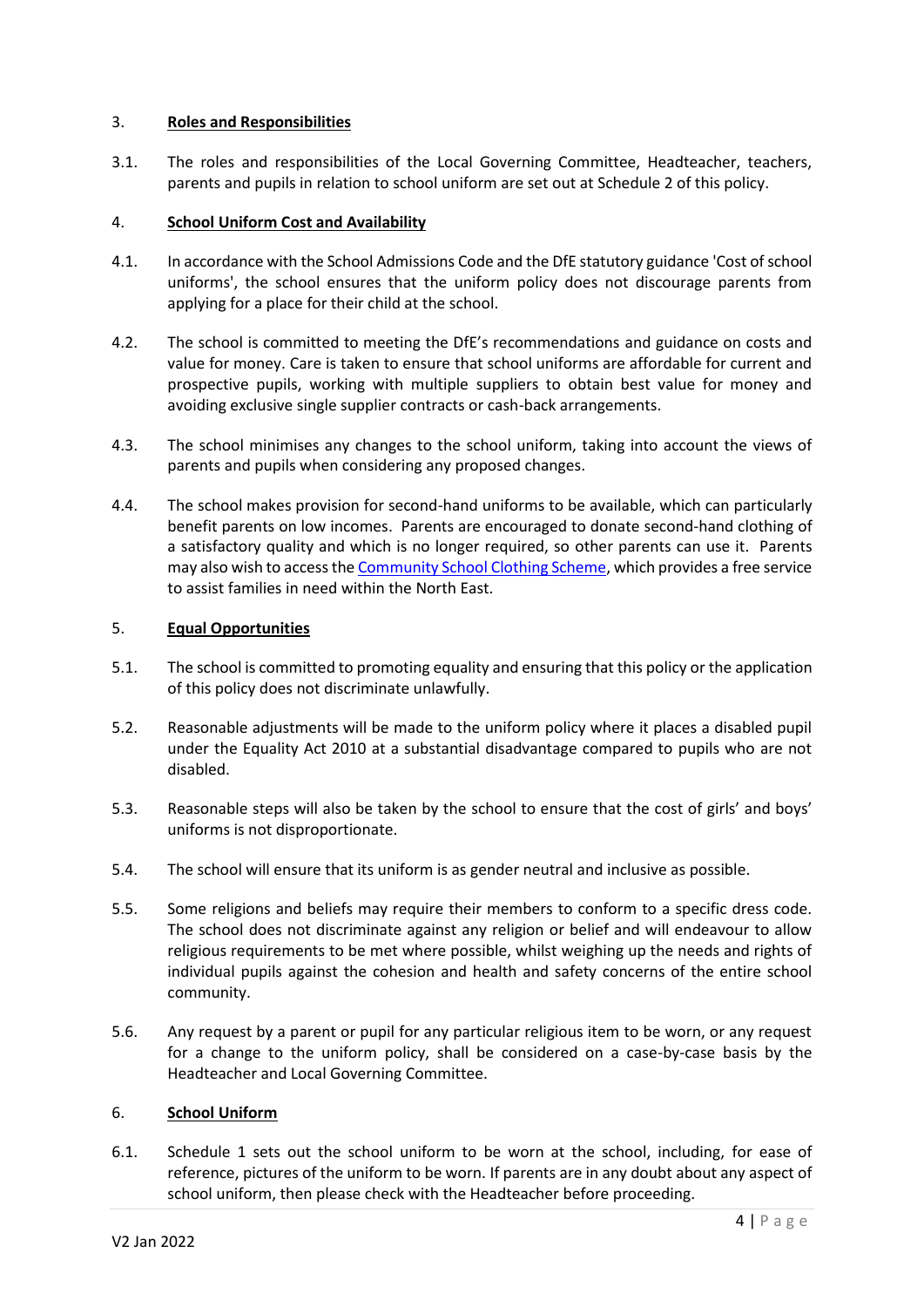#### 7. **Jewellery**

- 7.1. The school does not allow pupils to wear jewellery in school due to health and safety concerns. The exceptions to this rule are (1) one pair of small ear-ring studs in pierced ears that can only be worn if pupils are able to remove them independently; and (2) a sensible wrist watch/basic fitness tracker that does not allow connection to a smartphone device.
- 7.2. Jewellery is the responsibility of the pupil and not the school. The school accepts no responsibility or liability for any lost or damaged items.
- 7.3. All jewellery must be removed during practical lessons, including PE lessons and Science experiments and at the request of a member of staff.
- 7.4. Pupils wearing any jewellery worn, which falls outside of this policy, will be asked to remove it.

#### 8. **Hairstyles**

- 8.1. The school reserves the right to make a judgement on the suitability of pupils' hair and appearance.
- 8.2. Extreme hairstyles, such as mohawks, tramlines and patterned or brightly coloured hair, are unacceptable.
- 8.3. Pupils with long hair must ensure that this does not impede their vision, cover their face or provide a health and safety risk. Long hair must be tied up during all practical lessons, for example PE and Science experiments.
- 8.4. Bandana style headbands and flowers/bows or excessive hair accessories are not to be worn; however, plain hair clips or bands are acceptable.
- 8.5. Some religions and beliefs may require their members to wear their hair in a particular style. The school does not discriminate against any religion or belief and will endeavour to allow religious requirements to be met where possible, whilst weighing up the needs and rights of individual pupils against the cohesion and health and safety concerns of the entire school community. Any request by a parent or pupil for a particular hairstyle to be worn, or any request for a change to the uniform policy, shall be considered on a case-by-case basis by the Headteacher and Local Governing Committee.

#### 9. **Makeup**

- 9.1. Pupils are not allowed to wear makeup, including nail varnish, gel nails and nail extensions.
- 9.2. Pupils wearing make-up are required to remove it or, if appropriate, parents will be asked to collect their child to remove the makeup, before being allowed to return to their lesson.
- 9.3. The Headteacher may allow makeup in limited circumstances, at their sole discretion, for example a pupil may be permitted to cover heavy scarring/skin damage.

#### 10. **Monitoring and review**

- 10.1. This policy is reviewed every two years by the Chair of Governors and the Headteacher.
- 10.2. The scheduled review date for this policy is January 2024.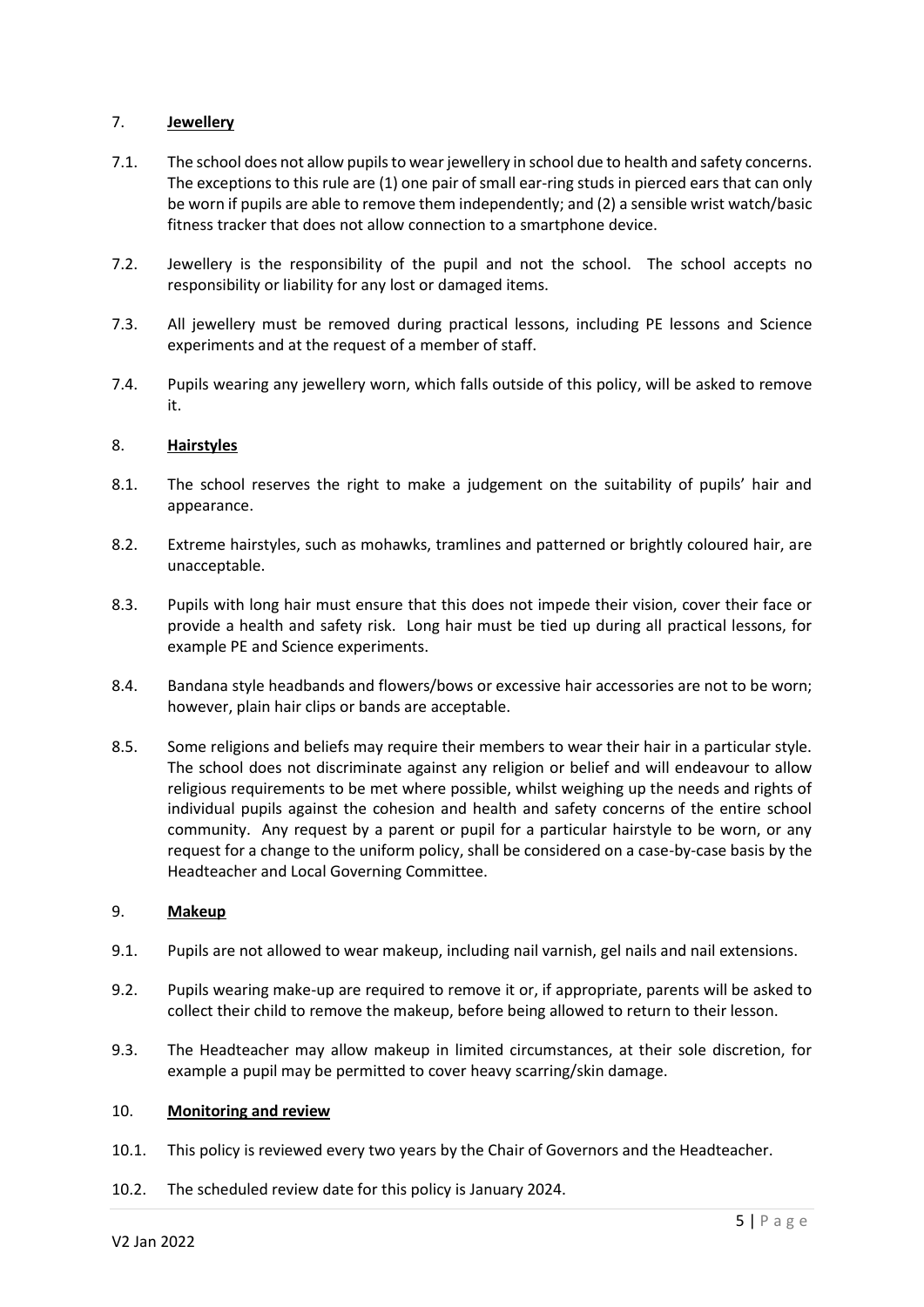#### **Schedule 1 – School Uniform and PE / Swimming Kit**

#### 1. **School Uniform**

- 1.1. The following school uniform must be worn in school.
	- Purple jumper \*, purple cardigan \* or purple sweatshirt \* (with or without the school logo)
	- Black / grey trousers; or black / grey skirt. Jeans, tracksuit bottoms and leggings are not considered suitable (except when wearing PE Kit – see below)
	- Short trousers (optional during the summer term)
	- Skirt length should be on or below the knee. The style of skirt should not hug the figure
	- Purple / white, or purple /white checked dresses (optional during the summer term);
	- Purple polo shirt \* (with or without the school logo)
	- All black school shoes or black trainers. Heels are not considered suitable
	- Socks / tights white, black, grey socks (dark socks with trousers); grey or black plain opaque tights. Patterned or lacy tights are not permitted
	- An optional purple school book bag \* (with or without the school logo)

#### 2. **Swimming Kit**

- 2.1. Pupils must come prepared for swimming lessons with the following:
	- A suitably sized towel
	- Girls swimming costume (no bikinis)
	- Boys swimming shorts (not below the knee)

#### 3. **PE Kit**

- 3.1. Pupils are expected to wear the following PE kit on their allocated PE day:
	- White t-shirt \* (with or without the school logo)
	- Purple jumper / cardigan / sweatshirt \* (with or without the school logo)
	- Dark (navy blue/black) shorts, dark (navy blue / black) tracksuit trousers or plain (navy blue / black) sports leggings (without any "sports" branding or corporate logo)
	- Black plimsolls for indoors
	- Trainers for outdoors
	- No football strips are to be worn for PE

#### 4. **General points**

- 4.1. All items of uniform, footwear and PE / swimming kit should be clearly labelled with your child's name.
- 4.2. No logos or branding (other than the school logo) should be displayed on any uniform.
- 4.3. All children are expected to take part in PE and swimming lessons, which should only be missed in exceptional circumstances, with prior permission from the Headteacher.

#### 5. **Where to buy**

5.1. The school takes into account cost and value for money when considering where parents may purchase items of school uniform which contain the school logo.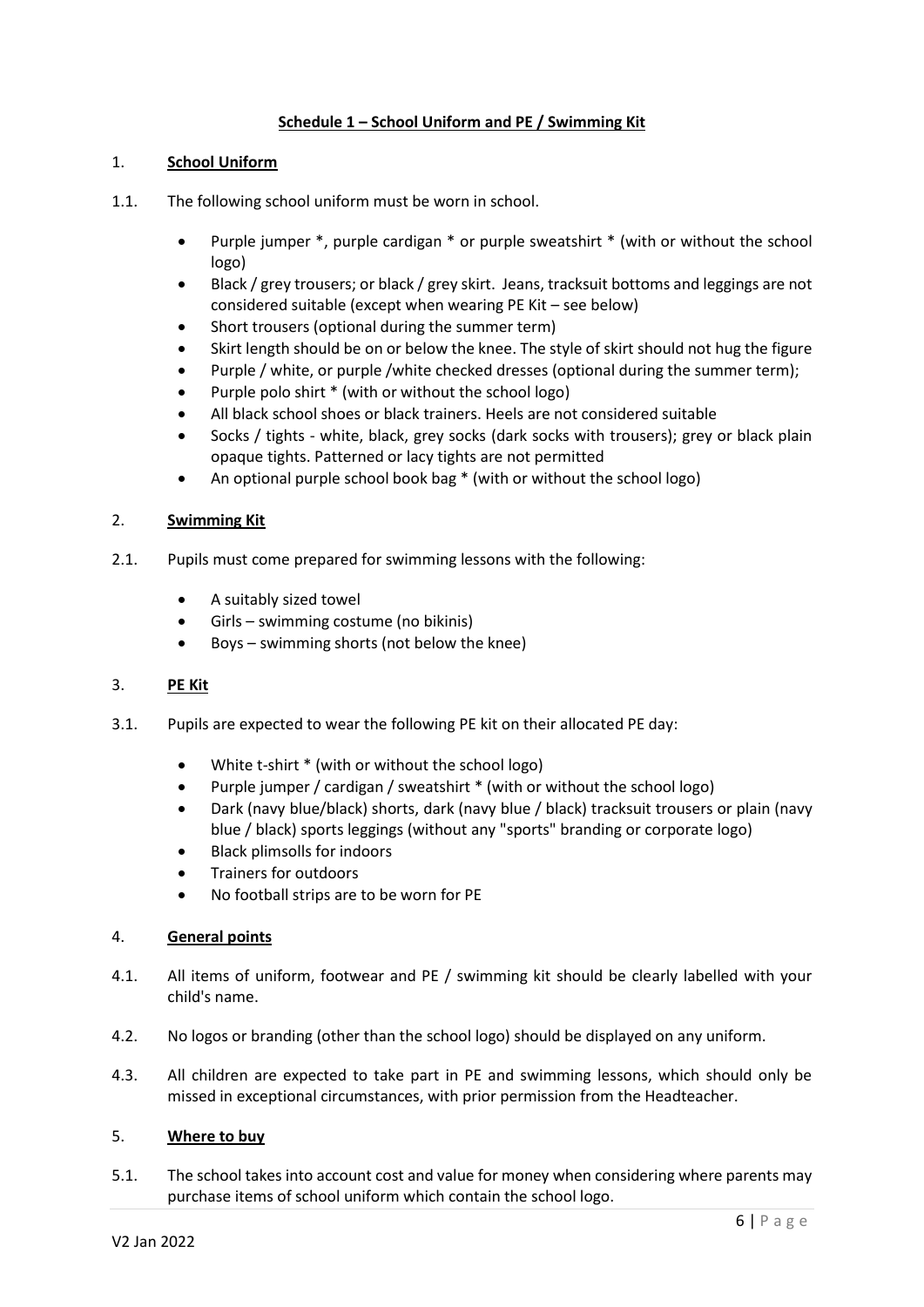- 5.2. The items above which are marked with an asterisk (\*), which contain the school logo, can be purchased from https://totstoteams.com/schools/st-josephs-r-c-primary-school-benwell
- 5.3. The school engages with the uniform supplier, to ensure parents get value for money. Alternative suppliers shall be considered if there are concerns regarding the value for money and cost of items.
- 5.4. Plain items without the school logo, (such as trousers, jumpers, skirts, t-shirts, PE kit etc) may be purchased either from (1) https://totstoteams.com or (2) alternatively from any major store or supermarket providing that they closely match the colour requirements listed above (photographed examples of which are set out below).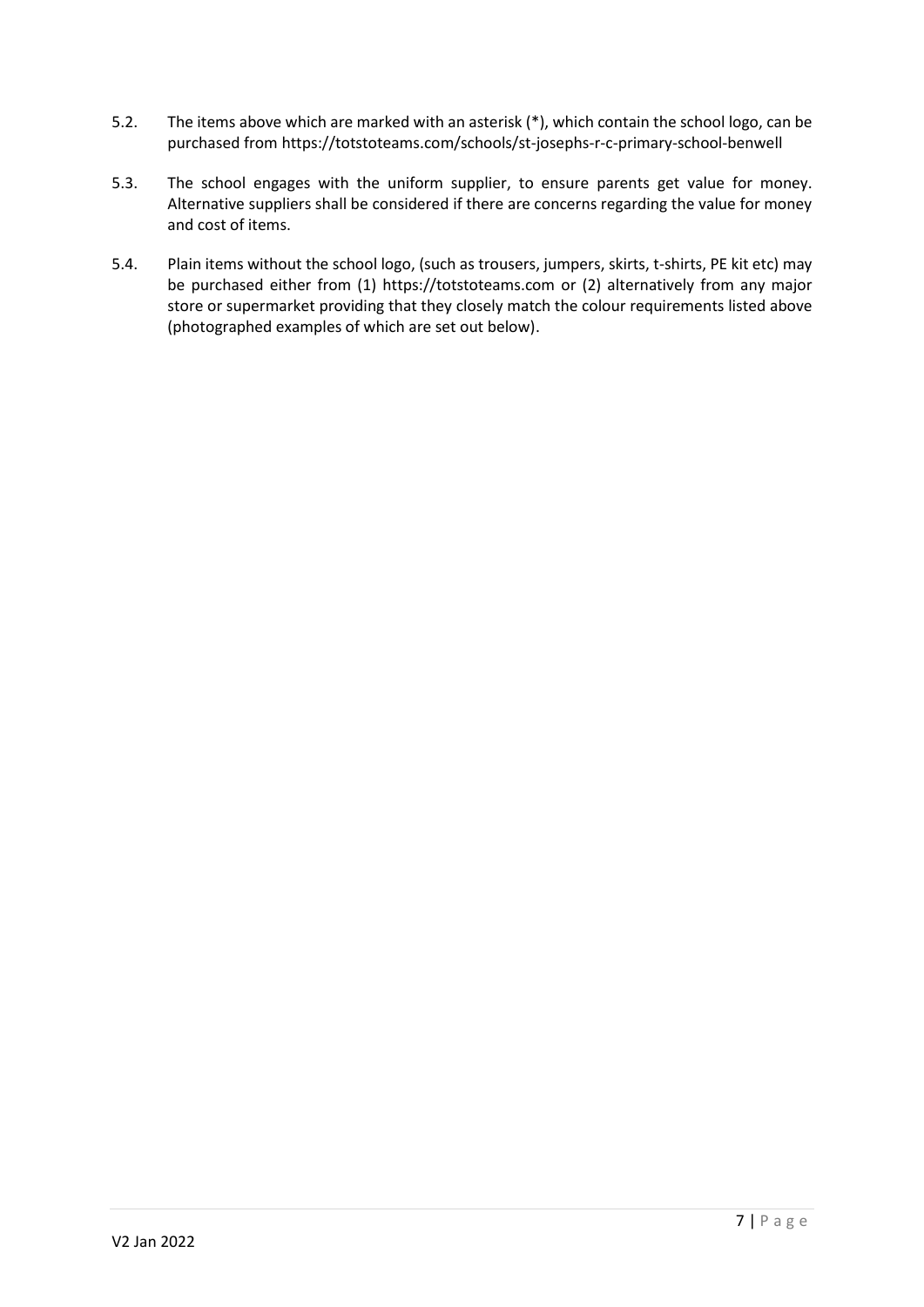### Examples of School Uniform





**Polo Shirt** 



PE T-Shirt



**Fleece Jacket** 







**PE Shorts** 



PE Bag





**Book Bag**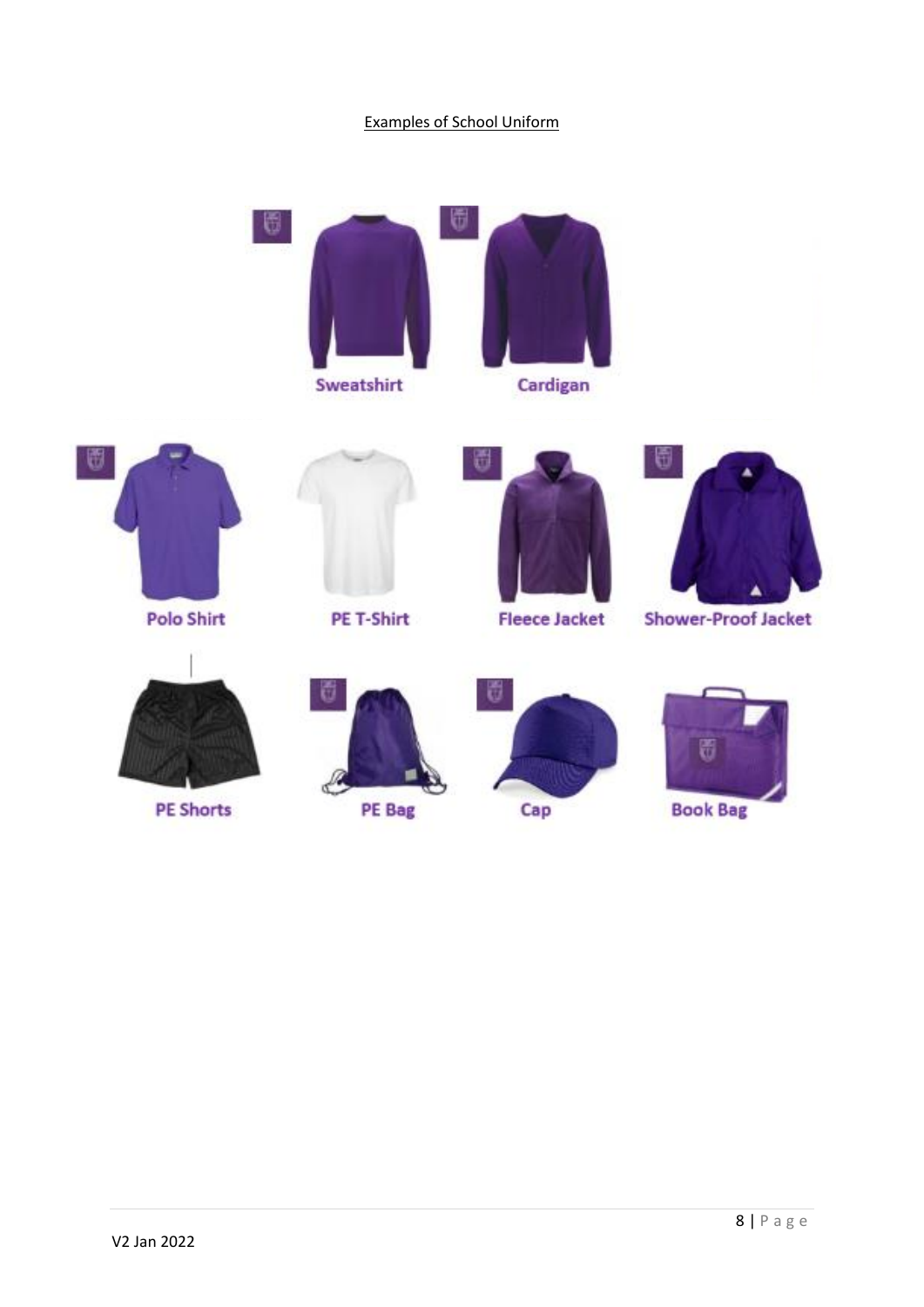#### **Schedule 2– Roles and responsibilities**

#### 1. **Roles and Responsibilities**

- 1.1. The roles and responsibilities of the Local Governing Committee, Headteacher, teachers, parents and pupils in relation to school uniform are set out below.
- 1.2. The Local Governing Committee is responsible for:
	- 1.2.1. establishing, in consultation with the Headteacher and school community, a practical and smart school uniform that accurately reflects the ethos of the school and its vision and values
	- 1.2.2. ensuring that equal opportunities are considered and that no person or group is discriminated against
	- 1.2.3. listening to the opinions and wishes of parents, pupils and school community
	- 1.2.4. ensuring that the school's uniform is accessible and affordable and meets the DfE statutory guidance on 'cost of school uniform'.
- 1.3. The Headteacher of the school is responsible for:
	- 1.3.1. implementing the school's uniform on a day-to-day basis
	- 1.3.2. ensuring that staff at the school understand this policy and what to do if a pupil is in breach of the policy
	- 1.3.3. listening to the opinions and wishes of the school community in regard to the school's uniform and where appropriate, making any reasonable recommendations to the Local Governing Committee regarding any proposed changes
	- 1.3.4. carefully considering any reasonable request from a parent to vary the policy, in particular to meet the needs of any individual pupil, for example to accommodate their disability, religion or belief, or other special considerations
	- 1.3.1. processing and approving all eligible applications for assistance with the cost of school uniforms.
- 1.4. Teachers at the school are responsible for:
	- 1.4.1. ensuring that pupils dress in accordance with this policy at all times (unless the Headteacher has granted an exemption on a case by case basis)
	- 1.4.2. considering disciplinary or behavioural sanctions in respect of any pupil who is in breach of this policy without reasonable explanation
	- 1.4.3. ensuring that pupils understand why having a consistent and practical school uniform is important, including avoiding divisiveness, promoting school identity and a sense of belonging, pride and school community.